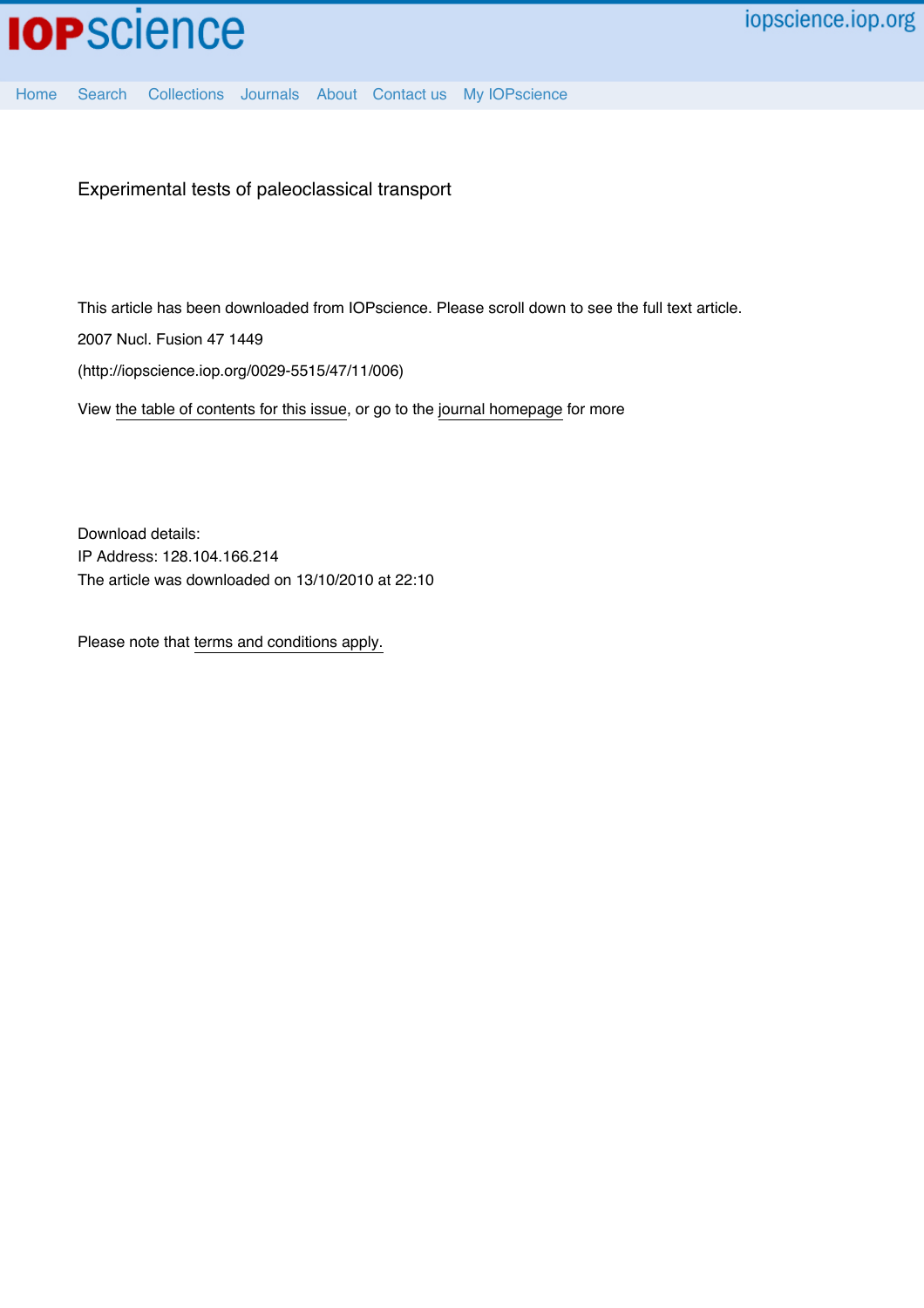Nucl. Fusion **47** (2007) 1449–1457 [doi:10.1088/0029-5515/47/11/006](http://dx.doi.org/10.1088/0029-5515/47/11/006)

# **Experimental tests of paleoclassical transport**

**J.D. Callen**<sup>1</sup>**, J.K. Anderson**<sup>1</sup>**, T.C. Arlen**<sup>2</sup>,<sup>3</sup>**, G. Bateman**<sup>4</sup>**, R.V. Budny**<sup>5</sup>**, T. Fujita**<sup>6</sup>**, C.M. Greenfield**<sup>3</sup>**, M. Greenwald**<sup>7</sup>**, R.J. Groebner**<sup>3</sup>**, D.N. Hill**<sup>3</sup>**, G.M.D. Hogeweij**<sup>8</sup>**, S.M. Kaye**<sup>5</sup>**, A.H. Kritz**<sup>4</sup>**, E.A. Lazarus**<sup>3</sup>,<sup>9</sup>**, A.C. Leonard**<sup>3</sup>**, M.A. Mahdavi**<sup>3</sup>**, H.S. McLean**<sup>10</sup>**, T.H. Osborne**<sup>3</sup>**, A.Y. Pankin**<sup>4</sup>**, C.C. Petty**<sup>3</sup>**, J.S. Sarff**<sup>1</sup>**, H.E. St John**<sup>3</sup>**, W.M. Stacey**<sup>11</sup>**, D. Stutman**<sup>12</sup>**, E.J. Synakowski**<sup>10</sup> **and K. Tritz**<sup>12</sup>

<sup>1</sup> University of Wisconsin, Madison, WI 53706-1609, USA

<sup>2</sup> California Polytechnic State University, San Luis Obispo, CA 93407, USA

<sup>3</sup> General Atomics, San Diego, CA 92186-5608, USA

<sup>4</sup> Lehigh University, Bethlehem, PA 18015-3182, USA

<sup>5</sup> Princeton Plasma Physics Laboratory, Princeton, NJ 08543-0451, USA

<sup>6</sup> Naka Site, JAEA, 801-1 Mukouyama, Naka, Ibaraki-ken 311-0193, Japan

<sup>7</sup> Massachusetts Institute of Technology, Cambridge, MA 02139, USA

<sup>8</sup> FOM Institute for Plasma Physics Rijnhuizen, 3430 BE Nieuwegein, The Netherlands

<sup>9</sup> Oak Ridge National Laboratory, Oak Ridge, TN 37831, USA

<sup>10</sup> Lawrence Livermore National Laboratory, Livermore, CA 94551-0808, USA

<sup>11</sup> Georgia Tech, Atlanta, GA 30332, USA

<sup>12</sup> Johns Hopkins University, Baltimore, MD 21218, USA

E-mail: callen@engr.wisc.edu

Received 31 January 2007, accepted for publication 20 August 2007 Published 10 October 2007 Online at [stacks.iop.org/NF/47/1449](http://stacks.iop.org/nf/47/1449)

#### **Abstract**

Predictions of the recently developed paleoclassical transport model are compared with data from many toroidal plasma experiments: electron heat diffusivity in DIII-D, C-Mod and NSTX ohmic and near-ohmic plasmas; transport modelling of DIII-D ohmic-level discharges and of the RTP ECH 'stair-step' experiments with electron internal transport barriers (eITBs) at low order rational surfaces; investigation of a strong eITB in JT-60U; H-mode  $T<sub>e</sub>$  edge pedestal properties in DIII-D; and electron heat diffusivities in non-tokamak experiments (NSTX/ST, MST/RFP, SSPX/spheromak). The radial electron heat transport predicted by the paleoclassical model is found to be in reasonable agreement with a wide variety of ohmic-level experimental results and to set the lower limit (within a factor  $\leq$  2 in tokamaks) on the radial electron heat transport in most resistive, current-carrying toroidal plasmas—for  $T_{\rm e} \lesssim T_{\rm e}^{\rm crit} \simeq B^{2/3} \bar{a}^{1/2}$  keV where it is expected to be dominant over fluctuation-induced anomalous transport that scales with a gyro-Bohm diffusion coefficient.

**PACS numbers:** 52.55.Fa, 52.55.Dy, 52.25.Fi, 52.55.Ip

# **1. Introduction**

A new model for an irreducible minimum level of radial electron heat transport, the paleoclassical model, was introduced at the 2004 IAEA Vilamoura meeting [\[1\]](#page-8-0); its basic features [\[2\]](#page-8-1) and details [\[3\]](#page-8-2) are now published. The key hypothesis of the model is that in resistive, current-carrying toroidal plasmas, electron guiding centres diffuse radially with thin annuli of poloidal magnetic flux on the magnetic ('skin')

diffusion time scale. This key hypothesis was originally motivated phenomenologically [\[3\]](#page-8-2); a derivation of it has been published recently [\[4\]](#page-8-3).

This paper carries the initially encouraging comparisons with experimental data [\[1\]](#page-8-0) to a higher level via a number of more detailed comparisons of paleoclassical electron heat transport with data from a variety of toroidal plasma experiments—about half the 19 tests in 5 categories proposed in [\[1\]](#page-8-0). It also seeks to determine the situations (mainly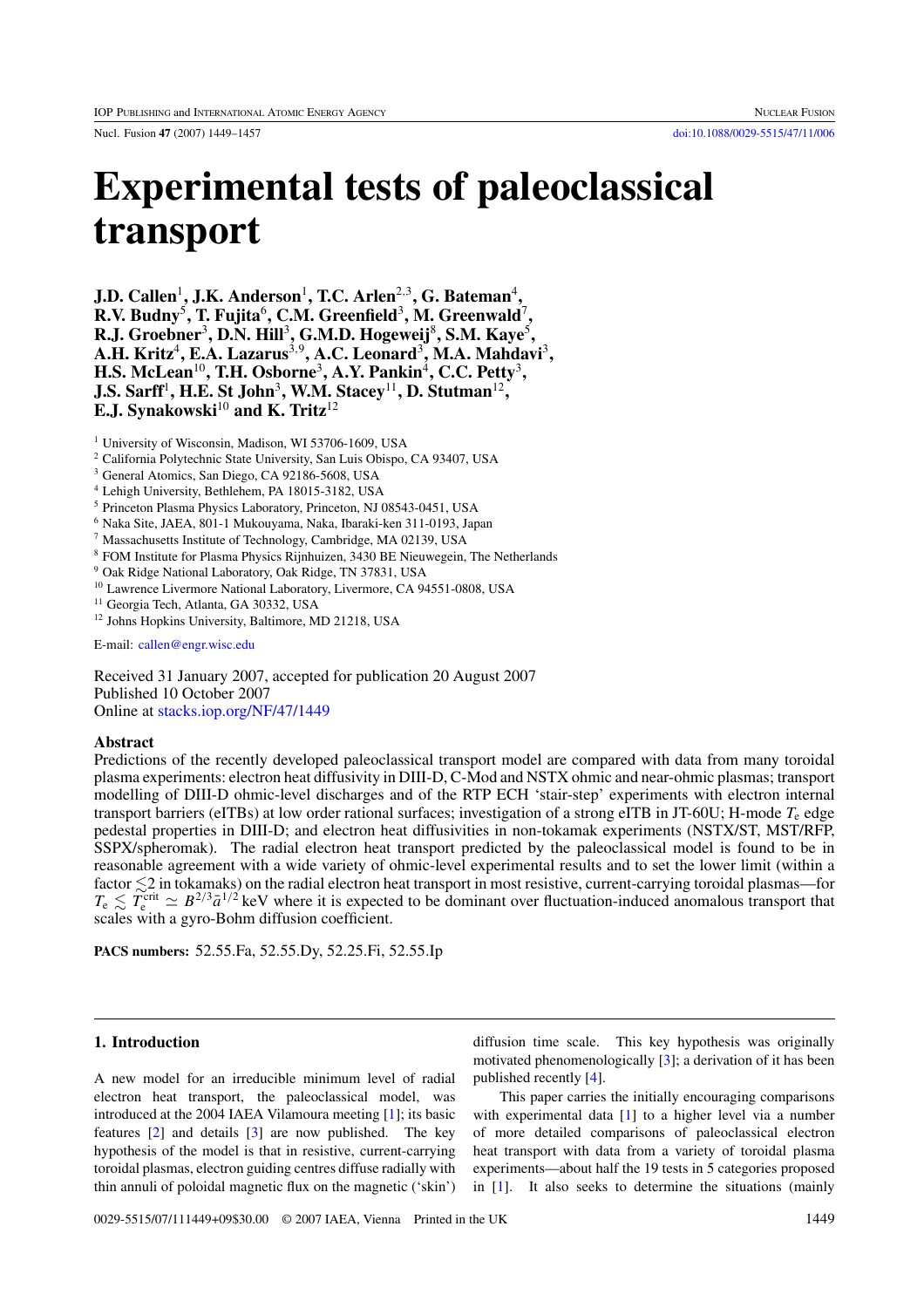ohmic-level plasmas and in the cooler plasma edge) where paleoclassical radial electron heat transport is dominant.

<span id="page-2-2"></span>In devising experimental tests, it is important to recognize that the paleoclassical model provides a *minimum* level of radial electron heat transport—analogous to how the neoclassical model provides the minimum level of ion heat transport. Since the paleoclassical diffusivity scales with  $T_{\rm e}^{-3/2}$  in many collisionality regimes, it typically decreases as a plasma is heated; hence it does not often provide the transport mechanism that limits plasma confinement. Thus, like neoclassical ion heat transport, it cannot usually be probed by analysing responses to additional heating or via global scaling law studies. Rather, the most effective way to test it against experimental data will be to compare the inferred radial electron heat diffusivity against the paleoclassical model predictions in situations where fluctuation-induced anomalous transport is likely to be minimal—most typically in low  $T_e$ ohmic-level and edge plasmas.

Most comparisons will be made with well-characterized, previously published experimental data. In general, 'typical best case' comparisons are shown in the figures; the text comments on other comparisons and on some cases where the paleoclassical model does not represent the experimental data well. The main comparisons are between the radial electron heat diffusivities predicted by the paleoclassical model and those inferred from 'power balance' analyses; since typical error bars in both the theory  $[1-3]$  $[1-3]$  and experimental data analysis are of order a factor of two, agreement within this margin will be considered satisfactory. Some dynamic modelling tests are also presented.

## <span id="page-2-0"></span>**2. Brief summary of paleoclassical model**

The paleoclassical radial electron heat transport to be added to the right of an electron energy balance equation is  $[1, 3]$  $[1, 3]$  $[1, 3]$ 

$$
-\langle \nabla \cdot Q_{\rm e}^{\rm pc} \rangle = \frac{M+1}{V'} \frac{\partial^2}{\partial \rho^2} \left( V' \frac{\eta_{\parallel}^{\rm nc}}{\mu_0 \bar{a}^2} \frac{3}{2} n_{\rm e} T_{\rm e} \right), \qquad (1)
$$

in which  $\rho$  is a dimensionless radial coordinate based on the square root of the toroidal magnetic flux and  $V' \equiv dV/d\rho$  in which  $V(\rho)$  is the volume of the  $\rho$  flux surface. The implied approximate radial electron heat diffusivity  $\chi_e^{pc}$  and magnetic field diffusivity  $D_n$  (both in m<sup>2</sup> s<sup>-1</sup>) are [\[1,](#page-8-0)[3\]](#page-8-2)

$$
\chi_{\rm e}^{\rm pc} \equiv \frac{3}{2}(M+1)D_{\eta}, \quad D_{\eta} \equiv \frac{\eta_{\parallel}^{\rm nc}}{\mu_0} \sim \frac{\eta_0}{\mu_0} \equiv \frac{1400 \, Z_{\rm eff}}{T_{\rm e}({\rm eV})^{3/2}}.\tag{2}
$$

<span id="page-2-1"></span>Here,  $\eta_{\parallel}^{\text{nc}}$  is the neoclassical parallel resistivity, the unity in  $M + 1$  represents the axisymmetric contribution [\[3\]](#page-8-2), and the helical multiplier  $M$  [\[3\]](#page-8-2) is

$$
M = \frac{\min\{\ell_{\max}, \lambda_{\rm e}, \ell_{n^{\circ}}\}}{\pi \bar{R} q} \simeq \frac{1}{\pi \bar{R} q} \frac{1}{1/\lambda_{\rm e} + 1/\ell_{\max}}.
$$
 (3)

The formula after the  $\simeq$  indicates an appropriate smoothing formula for  $M$ . It is appropriate in the usual case where  $\ell_{n} \equiv \pi \bar{R} q^{\circ} n^{\circ}$  (in which  $n^{\circ} = 1, 2$  near a low order rational surface  $q^\circ \equiv m^\circ/n^\circ$  is not relevant—because of its radial extent being very narrow with strong magnetic shear [\[1,](#page-8-0) [3\]](#page-8-2) and/or because the plasma is not steady for at least a global magnetic diffusion time scale, as discussed at the end of the first paragraph in section [5.](#page-4-0) In [\(1\)](#page-2-0) the average minor radius  $\bar{a}$ is defined by  $[1, 3]$  $[1, 3]$  $[1, 3]$ 

$$
\frac{1}{\bar{a}^2} \equiv \frac{\langle |\nabla \rho|^2 / R^2 \rangle}{\langle R^{-2} \rangle} \simeq \frac{1}{a^2} \frac{1 + \kappa^2}{2 \kappa^2}.
$$
 (4)

The formula at the end gives an approximate formula for elliptical cross-section plasmas with  $\kappa = b/a \ge 1$ . Further,  $\lambda_e \equiv v_{T_e}/v_e \simeq 1.2 \times 10^{16} T_e (eV)^2/n_e (m^{-3}) Z_{eff}$  m is the electron collision length and  $\ell_{\text{max}}$  is the length over which magnetic field lines diffuse radially  $[1, 3]$  $[1, 3]$  $[1, 3]$ :

$$
\ell_{\max} = \pi \,\bar{R} q \, n_{\max}, \qquad n_{\max} = (\pi \,\bar{\delta}_e |q'|)^{-1/2}; \qquad (5)
$$

$$
\max\{n_{\max}\} = (\pi^2 \bar{\delta}_e^2 |q''|)^{-1/3}, \quad \text{when } |q'| \simeq 0. \quad (6)
$$

Here,  $q' \equiv dq(\rho)/d\rho$  and  $q'' \equiv d^2q/d\rho^2$  are both dimensionless, and  $\bar{\delta}_e \equiv c/\omega_p \bar{a}$  is the normalized (dimensionless) electromagnetic skin depth. Limiting regimes of the paleoclassical electron heat diffusivity are

I. collisionless (
$$
\lambda_e > \ell_{max}
$$
):  
\n
$$
\chi_{eI}^{pc} = \frac{3}{2} \frac{\eta_{\parallel}^{nc}}{\mu_0} n_{max}, \qquad (7)
$$
\nII, collisionless ( $\ell_{\parallel} > \ell_{\perp}$ )  $\chi_{\parallel} = \bar{p}_{\perp} \gamma_{\perp}$ ,  $\mu_{\parallel}^{pc} = \frac{3}{2} \frac{v_{\perp}}{v_{\perp}} e^2 \eta_{\parallel}^{nc}$ 

II. collisional 
$$
(\ell_{\text{max}} > \lambda_e > \pi \bar{Rq})
$$
:  $\chi_{\text{eff}}^{\text{pc}} = \frac{3}{2} \frac{\nu_{\text{T}_e}}{\pi \bar{Rq}} \frac{c^2}{\omega_p^2} \frac{\eta_{\parallel}^{\text{nc}}}{\eta_0}$ ,

$$
(8)
$$

III. edge 
$$
(\pi \bar{R}q > \lambda_e > \pi R)
$$
:  $\chi_{\text{eIII}}^{\text{pc}} \simeq \frac{10^3 Z_{\text{eff}}}{T_{\text{e}} (\text{eV})^{3/2}}$ . (9)

Because  $\chi_e^{pc}$  scales with the magnetic field diffusivity  $D_{\eta}$  =  $\eta_{\parallel}^{\text{nc}}/\mu_0$ , it scales mainly as  $\bar{a}^{1/2}T_{\text{e}}^{-3/2}$  in the collisionless regime (I) and thus usually decreases as  $T_e$ increases. In contrast, drift-wave-type instabilities (ITG, DTEM, ETG) induce micro-turbulence and anomalous heat transport, which scale with the gyro-Bohm coefficient [\[1\]](#page-8-0)  $\chi_{\rm e}^{\rm gB} \simeq f_{\rm H} 3.2 T_{\rm e} (\rm keV)^{3/2} A_{\rm i}^{1/2} / \bar{a} B^2 \rm m^2 \rm \, s^{-1},$  that increases as  $T_e$  increases. While the dimensionless coefficient  $f_{\#}$  is in general a threshold-type function and not well quantified, ITG simulations often find  $\chi_e/\chi_i \lesssim 1/3$  and experimental results (see figure 10 of [\[5\]](#page-8-4) from TCV) indicate  $f_{\#} \lesssim 1/3$ , for all  $R/L_{\text{T}_e} \equiv R \, |\text{d} \ln T_e/dr|$ . Using  $f_{\text{#}} \simeq 1/3$ , we can anticipate [\[1\]](#page-8-0) that, roughly speaking, below some  $T_e$ ,

$$
T_{\rm e} \lesssim T_{\rm e}^{\rm crit} \simeq B(T)^{2/3} \bar{a} \, (\text{m})^{1/2} (3 \, f_{\#})^{-1/3} \tag{10}
$$

$$
\simeq B^{2/3} \bar{a}^{1/2} \, \text{keV, paleoclassical dominant.} \tag{11}
$$

Fortunately,  $T_{\rm e}^{\rm crit}$  depends on only the one-third power of the unknown coefficient  $f_{\#}$ . Because paleoclassical transport is most likely to be dominant at low  $T_e$ , we explore transport comparisons mainly in lower  $T_e$  ohmic-level and edge plasmas.

While  $\chi_e^{pc}$  scales with the perpendicular electrical resistivity  $\eta_0$ , which decreases as  $T_e^{-3/2}$ , it is important to realize that in some regimes  $\chi_e^{pc}$  can increase with  $T_e$  and provide the limiting electron heat transport. For example, in the 'collisional' regime (II: Alcator scaling [\[1,](#page-8-0)[2\]](#page-8-1))  $\chi_{\text{eII}}^{\text{pc}} \propto T_{\text{e}}^{1/2}$ . Also, trapped particle effects increase the parallel neoclassical to perpendicular resistivity factor  $\eta_{\parallel}^{\text{nc}}/\eta_0$  as the neoclassical collisionality parameter  $v_{*e} \equiv v_e/[\epsilon^{3/2}(v_{T_e}/R_0q)]$  decreases with increasing  $T_e$  [\[1,](#page-8-0) [3\]](#page-8-2); hence, they can cause both  $\eta_{\text{1}}^{\text{nc}}/\eta_0$  and  $\chi_{\text{e}}^{\text{pc}}$  to increase (slightly) with increasing  $T_{\text{e}}$ . Thus, paleoclassical transport can sometimes become the limiting transport process—most likely in high density ohmiclevel plasma regimes such as those accessed in the Alcator experiments.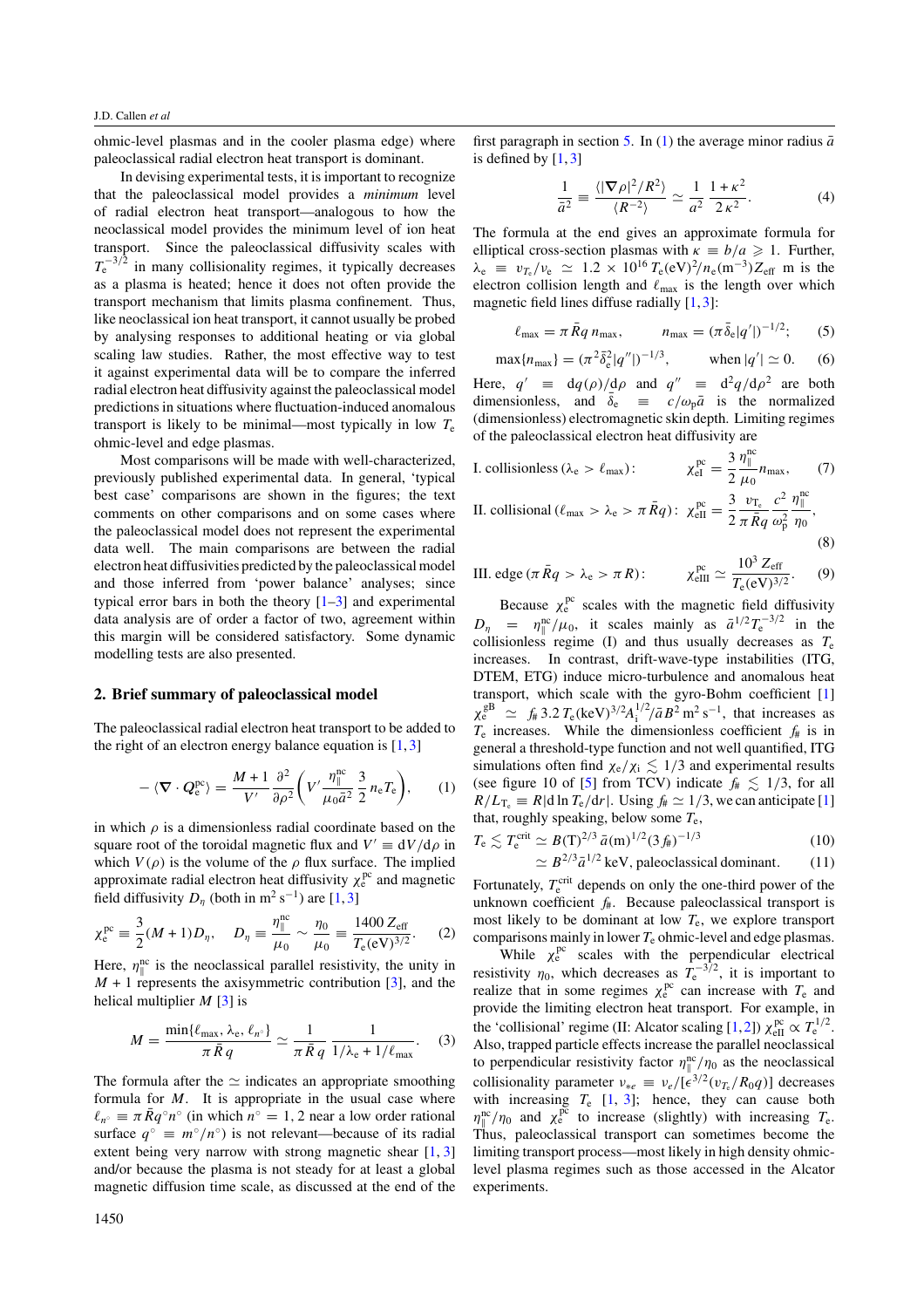<span id="page-3-0"></span>

<span id="page-3-1"></span>**Figure 1.** DIII-D electron heat diffusivity in ohmic-level beta-scan [\[6\]](#page-8-5) discharge: analysis (thick grey line), paleo (thin blue line), sawtooth region (shaded).



**Figure 2.** DIII-D electron heat diffusivity in LOC regime [\[12,](#page-8-6) [13\]](#page-8-7): analysis (green, dimmest), paleo (red, dark), 2×paleo (blue).

#### **3. DIII-D confinement region electron heat diffusivity comparisons**

Comparisons of paleoclassical predictions with  $\chi_e^{pb}$ e ≡  $\langle Q_e \cdot \nabla V \rangle / \langle -n_e \nabla T_e \cdot \nabla V \rangle$  experimental 'power balance' analysis data are most appropriate in the confinement region of tokamak plasmas,  $0.4 \leq \rho \leq 0.9$ , because sawteeth often occur for  $\rho \lesssim 0.4$  and transport data typically have large uncertainties for  $\rho \geq 0.9$ . In the confinement region, tokamak plasmas are usually in the 'collisionless' (I) paleoclassical regime [\[1\]](#page-8-0) where  $\ell_{\text{max}}$  dominates in [\(3\)](#page-2-1) and  $M = n_{\text{max}} \sim 10$ . Comparisons of  $\chi_e^{\text{pc}}$  with experimental  $\chi_e^{pb}$  data from 6 of the base ohmic-level ( $T_e(0.4) \lesssim T_e^{\text{crit}} \sim$ 1–1.35 keV) discharges in DIII-D beta [\[6\]](#page-8-5) and collisionality [\[7\]](#page-8-8) scans show reasonable agreement [\[8,](#page-8-9) [9\]](#page-8-10)—similar profiles and plasma parameter scaling, and usually within a factor of about 2 in magnitude (but low by a factor ∼3 for low collisionality where  $T_e(0.4) \gtrsim T_e^{\text{crit}}$ , except near the edge. A 'typical best case' comparison is shown in figure [1.](#page-3-0) Here,  $\chi_e^{pc}$ decreases towards the edge ( $\rho \gtrsim 0.8$  in figure [1\)](#page-3-0) because the collision length  $\lambda_e$  becomes less than  $\ell_{\text{max}}$  and one transitions to the 'collisional' (II: Alcator scaling) paleoclassical regime where  $M = \lambda_e / \pi \bar{R}q$  and  $\chi_{\text{eff}}^{\text{pc}} \propto T_e^{1/2} / n_e q$ . The increase of  $\chi_e^{pb}$  with  $\rho$  there could be caused by anomalous plasma transport induced by resistive ballooning modes (RBMs) [\[10,](#page-8-11) [11\]](#page-8-12) in this  $T_e \leq 300 \text{ eV}$  region of these ohmic L-mode plasmas.

Figure [2](#page-3-1) shows a similar comparison [\[9\]](#page-8-10) for a DIII-D plasma in the linear ohmic confinement (LOC) regime



**Figure 3.** Profile of  $\chi_e$  just before a sawtooth crash in DIII-D bean-shaped plasma [\[15\]](#page-8-13).

[\[12,](#page-8-6) [13\]](#page-8-7) where  $\tau_E \sim n_e$  and one would expect [\[1–](#page-8-0)[3\]](#page-8-2) to be in the collisional (II: Alcator scaling) regime; while the agreement is reasonable over the critical region (for overall energy confinement) of  $0.5 \leq \rho \leq 0.8$ , this plasma is only marginally in the paleoclassical collisional regime there. A comparison [\[9\]](#page-8-10) in a higher density saturated ohmic confinement (SOC) discharge, in which ITG turbulence was inferred to be present [\[12,](#page-8-6) [13\]](#page-8-7), found  $\chi_e^{pc}$  to be about the right magnitude, but with the wrong (collisional) profile over this same radial region.

Dynamic ONETWO modelling of all these DIII-D discharges (from  $\rho = 0.9$  inwards) using the paleoclassical transport model yields  $T_e$  profiles in reasonable agreement with the experimental ones (to within  $\lesssim$  20%) where  $T_e \lesssim T_e^{\text{crit}}$ . However, 'thermal run away' occurs in dynamic simulations without a sawtooth model in the central, sawtoothing region  $\rho \lesssim 0.4$  because the collisionless  $\chi_{\rm eI}^{\rm pc} \propto T_{\rm e}^{-3/2}$ , which is applicable there, decreases with increasing  $T_e$ .

Comparisons with DIII-D 'hybrid' discharges [\[14\]](#page-8-14) at  $\rho \sim$ 0.5 where one has  $(T_e/T_e^{\text{crit}})^3 \gtrsim (2.5 \,\text{keV}/1.3 \,\text{keV})^3 \simeq 7 \gg 1$ show [\[8,](#page-8-9) [9\]](#page-8-10) that  $\chi_e^{pc}$  is a factor of 5–7 too small and has a different profile from  $\chi_e^{pb}$  for these discharges, which have micro-turbulence fluctuations (presumably due to ITG modes) and 3/2 NTMs in them. Thus, we conclude that for DIII-D ohmic-level plasmas the paleoclassical model predicts the  $\chi_e$ magnitude and profile ( $\lesssim$  factor of 2) and  $T_e$  profile within the confinement region—as long as  $T_e \lesssim T_e^{\text{crit}}$  there.

There are, however, situations in DIII-D where  $\chi_e^{pc}$  sets the minimum level of transport even when  $T_e^3 \gg (T_e^{\text{crit}})^3$ . Figure [3](#page-3-0) shows such a case; it was obtained with a beanshaped cross-section DIII-D plasma developed for sawtooth studies [\[15,](#page-8-13) [16\]](#page-8-15). At the time shown (just before a sawtooth crash) it has  $[T_e(0)/T_e^{\text{crit}}]^3 \simeq (2.5 \,\text{keV}/1.3 \,\text{keV})^3 \simeq 7 \gg 1.$ Also, figure [4](#page-4-1) shows that the core-averaged  $\chi_e$  decays down to the paleoclassical level just before the next sawtooth crash. In a corresponding oval cross-section DIII-D plasma the  $\langle \chi_{e}^{pb} \rangle$ values were much higher earlier in time, but again decreased to  $\langle \chi_{e}^{pc} \rangle$  just before the next sawtooth crash (see figure 24 of [\[16\]](#page-8-15)).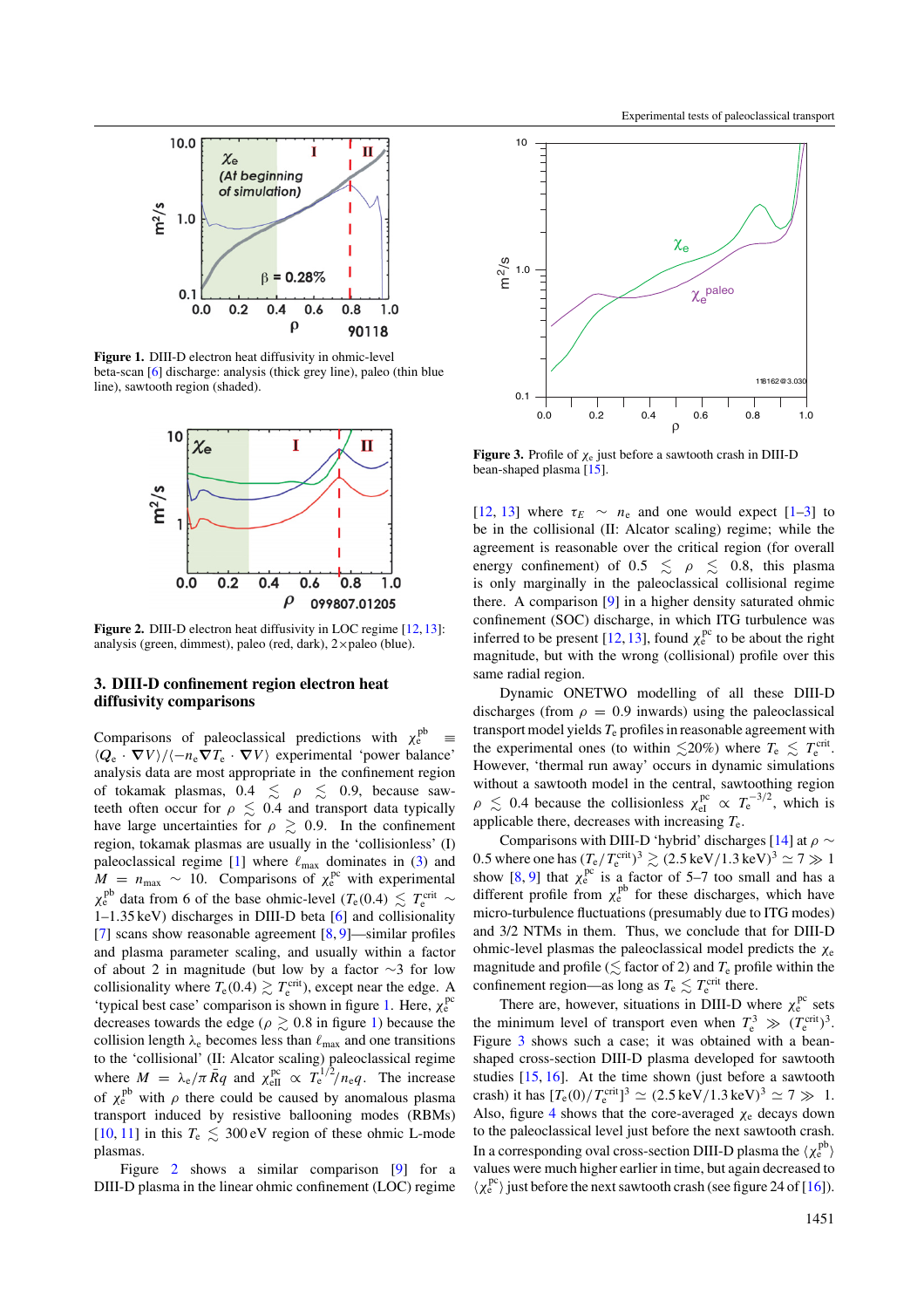<span id="page-4-1"></span>

<span id="page-4-2"></span>**Figure 4.** Core-average  $\chi_e$  decays to the paleoclassical prediction between sawtooth crashes (at 2.9 and 3.04 s): analysis (green, solid), paleo (blue dashed) [\[15,](#page-8-13) [16\]](#page-8-15).

<span id="page-4-0"></span>

**Figure 5.** Electron heat diffusivity profile for C-Mod H-mode shot 960116027 [\[17\]](#page-8-16).

# **4. C-Mod electron heat diffusivity, critical** T**<sup>e</sup> gradient and power flow**

Alcator C-Mod operates at higher magnetic field and thus has a higher  $T_{\rm e}^{\rm crit}$ —about 1.6 keV for  $B \simeq 5.3$  T and  $\bar{a} \simeq 0.27$  m. Figure [5](#page-4-2) shows a comparison of  $\chi_e^{pc}$  with the experimental  $\chi_{eff}$ , which includes both electron and ion heat diffusivities, for a well-diagnosed H-mode discharge [\[17\]](#page-8-16). For this discharge, sawteeth influence  $\rho \lesssim \rho_{\text{inv}} \simeq 0.35$  $\rho \lesssim \rho_{\text{inv}} \simeq 0.35$ ; also,  $T_e \lesssim T_e^{\text{crit}} \simeq 1.6 \,\text{keV}$  for  $\rho > 0.45$ . Figure 5 shows  $\chi_e^{\text{pc}}$  agrees well with C-Mod H-mode data in all three regimes in  $(7)-(9)$  $(7)-(9)$  $(7)-(9)$ : collisionless (I) for  $\rho < 0.43$ , collisional (II) for  $0.43 < \rho <$ 0.85 and edge (III) for  $\rho > 0.85$ . Similar agreement is also obtained for an L-mode discharge [\[17\]](#page-8-16).

The original paleoclassical papers [\[1\]](#page-8-0) noted that the paleoclassical electron heat transport operator in [\(1\)](#page-2-0) naturally includes heat pinch or minimum temperature gradient effects. Specific forms for them were given  $[1,3]$  $[1,3]$  under the assumption that  $M + 1$  varies little with  $\rho$ . However, M varies significantly for the C-Mod data in figure [5—](#page-4-2)from ∼15 for  $\rho < 0.43$  down to  $\langle 1 \rangle$  for  $\rho > 0.85$ . Thus, attempts to compare the critical  $T_e$  gadient scale length in equation (58) of [\[1\]](#page-8-0) with the data in



**Figure 6.** Radial electron power flow versus radius for C-Mod H-mode shot 960116027 [\[17\]](#page-8-16).

figure [5](#page-4-2) failed, except for  $\rho > 0.85$  where it should be valid (because  $M + 1 \simeq 1$  there) and did represent the data. As a check on the form of the paleoclassical transport operator, figure [6](#page-4-1) shows that the volume integral of the form in  $(1)$  agrees reasonably well with the experimental electron power flow for the H-mode discharge [\[17\]](#page-8-16) in figure [5.](#page-4-2)

#### **5. Electron internal transport barriers (eITBs) in RTP and JT-60U**

Near a low order rational surface (e.g.  $q^\circ \equiv m^\circ/n^\circ$ ) 2/1),  $l_{n}$ <sup>°</sup>  $\equiv \pi \bar{R}q^{\circ}n^{\circ}$  dominates in [\(3\)](#page-2-1) and  $M \simeq n^{\circ}$ , which yields [\[1,](#page-8-0)[3\]](#page-8-2) electron 'internal transport barriers' where  $\chi_e^{pc}$  is smaller by  $(n<sup>°</sup> + 1)/n<sub>max</sub> ~ 0.2–0.5$  over widths determined by magnetic shear  $[1-3]$  $[1-3]$ , as shown in figure [7.](#page-5-0) Physically, in the collisionless (I) paleoclassical regime where  $M \simeq$  $\min\{\ell_{\max}, \ell_{n} \cdot\}/\pi R q = \min\{n_{\max}, n^{\circ}\}\$ , these eITBs occur around low order rational surfaces because the helicallyresonant transport there is proportional to the short length  $\ell_{n}$ <sup>°</sup>  $\equiv \pi \bar{R}q^{\circ} n^{\circ}$  of the low order rational field line which leads to  $M \sim n^\circ$ . The region of reduced transport extends radially [\[3\]](#page-8-2) to within  $\delta_e \equiv c/\omega_p \sim 1$  mm of the nearest  $n_{\text{max}}$ surface where it begins to be influenced by helically-resonant paleoclassical transport around the  $n_{\text{max}}$  surface where the much longer  $\ell_{\text{max}}$  is relevant and M increases abruptly up to  $n_{\text{max}} \sim 10$ —as indicated in figure [7.](#page-5-0) These features produce transport barriers like those inferred  $[18, 19]$  $[18, 19]$  $[18, 19]$  from the RTP 'stair-step' experiments in which the central  $T_e$  decreased abruptly as radially highly localized ECH was moved radially outwards (in steps  $\leq 0.01$  a,in successive shots) past low order rational surfaces. Modelling [\[20\]](#page-8-19) of such RTP discharges with twice  $\chi_e^{pc}$  is shown in figure [8.](#page-5-1) (With  $1 \times \chi_e^{pc}$  only slightly higher  $T_e(0)$  values and modified q profiles are obtained.) For most of these cases  $T_e \lesssim T_{e_{\text{rec}}}^{\text{crit}} \simeq 0.7 \text{ keV}$ over most of the plasma and the collisionless  $\chi_{\text{eI}}^{\text{pc}}$  is applicable for  $\rho \leq 0.8$ . The paleoclassical model results shown in figure [8](#page-5-1) approximate the 'stair-step' details of the central temperature  $T_e(0)$  versus deposition radius  $\rho_{dep}$  reasonably well. (However, the paleoclassical model does not reproduce the slightly hollow  $T_e$  profiles that are observed experimentally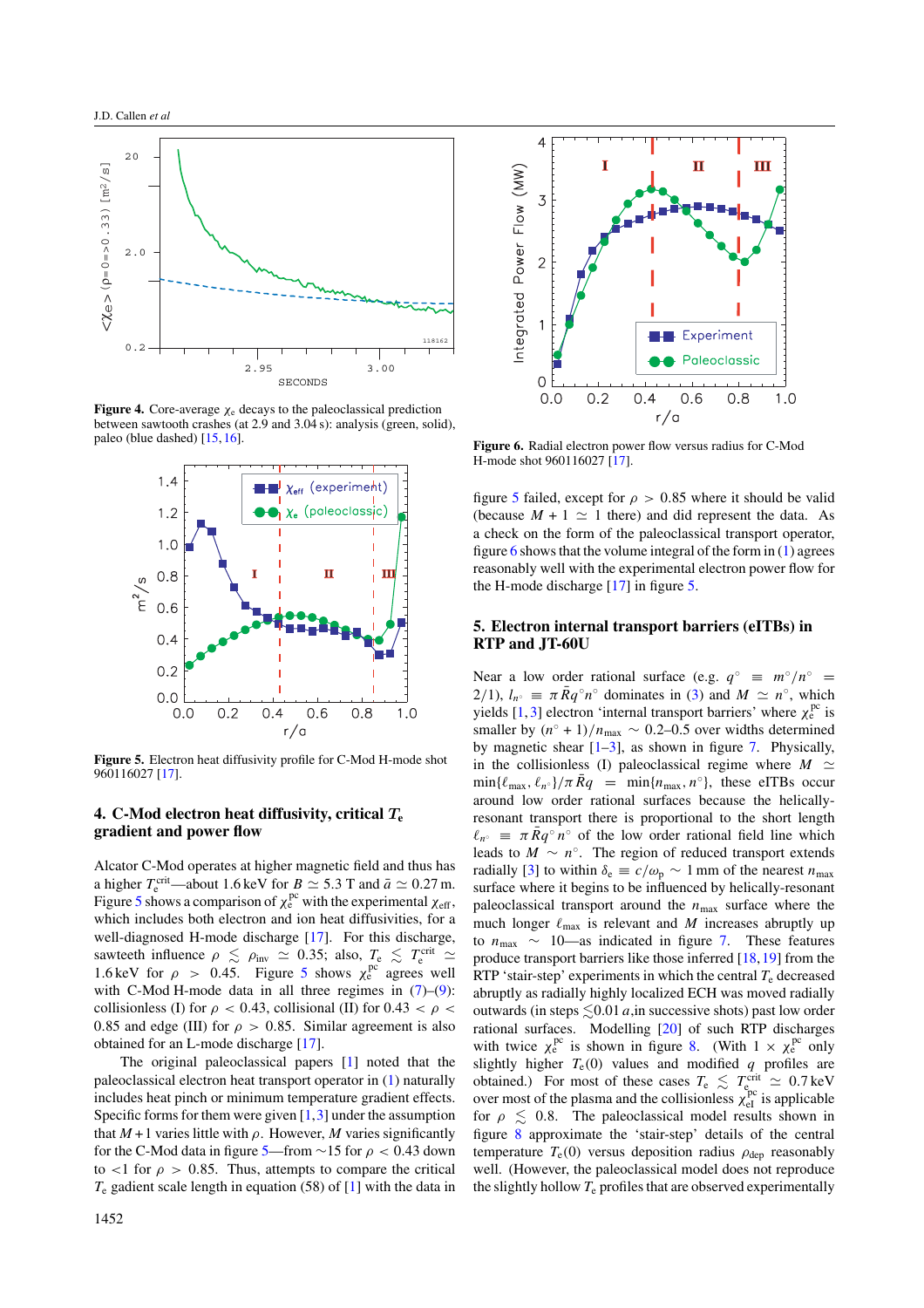<span id="page-5-0"></span>

<span id="page-5-2"></span><span id="page-5-1"></span>**Figure 7.** Profiles for RTP ohmic discharge: initially (blue, darker experimental  $T_e$ ), paleoclassical modelling at 50 ms (red, lighter). Largest eITBs are at  $q = 1/1, 2/1, 3/1$  [\[20\]](#page-8-19).



**Figure 8.**  $T_e$  on-axis as ECH deposition is moved radially outwards: RTP experiment (blue triangles), paleoclassical modelling (dark red circles with sawtooth model, light orange circles, without) [\[20\]](#page-8-19).

for far off-axis ECH which modify the barrier locations a bit [\[20\]](#page-8-19).) As in the DIII-D dynamic modelling, 'thermal runaway' occurs for  $\rho \le 0.25$  (light orange circles in figure [8\)](#page-5-1) unless a sawtooth  $T<sub>e</sub>$  relaxation model is used there (light red circles). The presence of eITBs at low order rational surfaces requires plasmas to come into steady state [\[18,](#page-8-17) [19\]](#page-8-18)apparently on the slow global magnetic diffusion time scale. Paleoclassical modelling [\[20\]](#page-8-19) of the evolution of two RTP plasmas with very closely spaced ECH deposition radii is shown in figure [9.](#page-5-0) The corresponding  $T_e$ , q and  $\chi_e^{pc}$  profiles are shown in figure [10.](#page-5-2) The position sensitivity, temporal behaviour and sharp transport bifurcations are well represented by the modelling of these cases in which the global magnetic field diffusion time is  $\tau_{\eta} \equiv a^2/6D_{\eta}(\rho = 0) \sim 20$  ms.



**Figure 9.** Evolution of central  $T_e$ , q for ECH  $\rho_{\text{dep}} = 0.446$  (red, light), 0.447 (blue, dark): RTP experiment (——) and paleoclassical modelling (- - - -) [\[20\]](#page-8-19).



**Figure 10.** Corresponding paleoclassical modelling profiles of  $T_e$ ,  $q$ and  $\chi_e$  for ECH  $\rho_{\text{dep}} = 0.446$  (red, light), 0.447 (blue, dark) in RTP [\[20\]](#page-8-19).

Similarly, the original paleoclassical papers [\[1–](#page-8-0)[3\]](#page-8-2) proposed that eITBs produced in DIII-D [\[21\]](#page-9-0) and JT-60U [\[22,](#page-9-1) [23\]](#page-9-2) were induced by an off-axis minimum in  $q$  occuring at a low order rational surface which could cause a small  $\chi_e^{pc} \sim n^{\circ} D_{\eta}$  there. However, in DIII-D at the  $q = 2/1$ surface  $(T_e/T_e^{\text{crit}})^3 \sim (2 \text{ keV}/1.3 \text{ keV})^3 \sim 4 \gg 1$  and micro-turbulence effects dominate there [\[21\]](#page-9-0). While such an effect may help initiate an eITB in JT-60U, it is not relevant in the fully developed eITBs there. Rather, the strong reversed shear inside  $q_{\text{min}}$  decreases the collisionless  $\chi_{\text{eI}}^{\text{pc}} \sim |q'|^{-1/2}$  there as shown in figures [11](#page-6-0) and [12.](#page-6-1) The RTP-type eITBs around low order rational surfaces are not likely to be observable in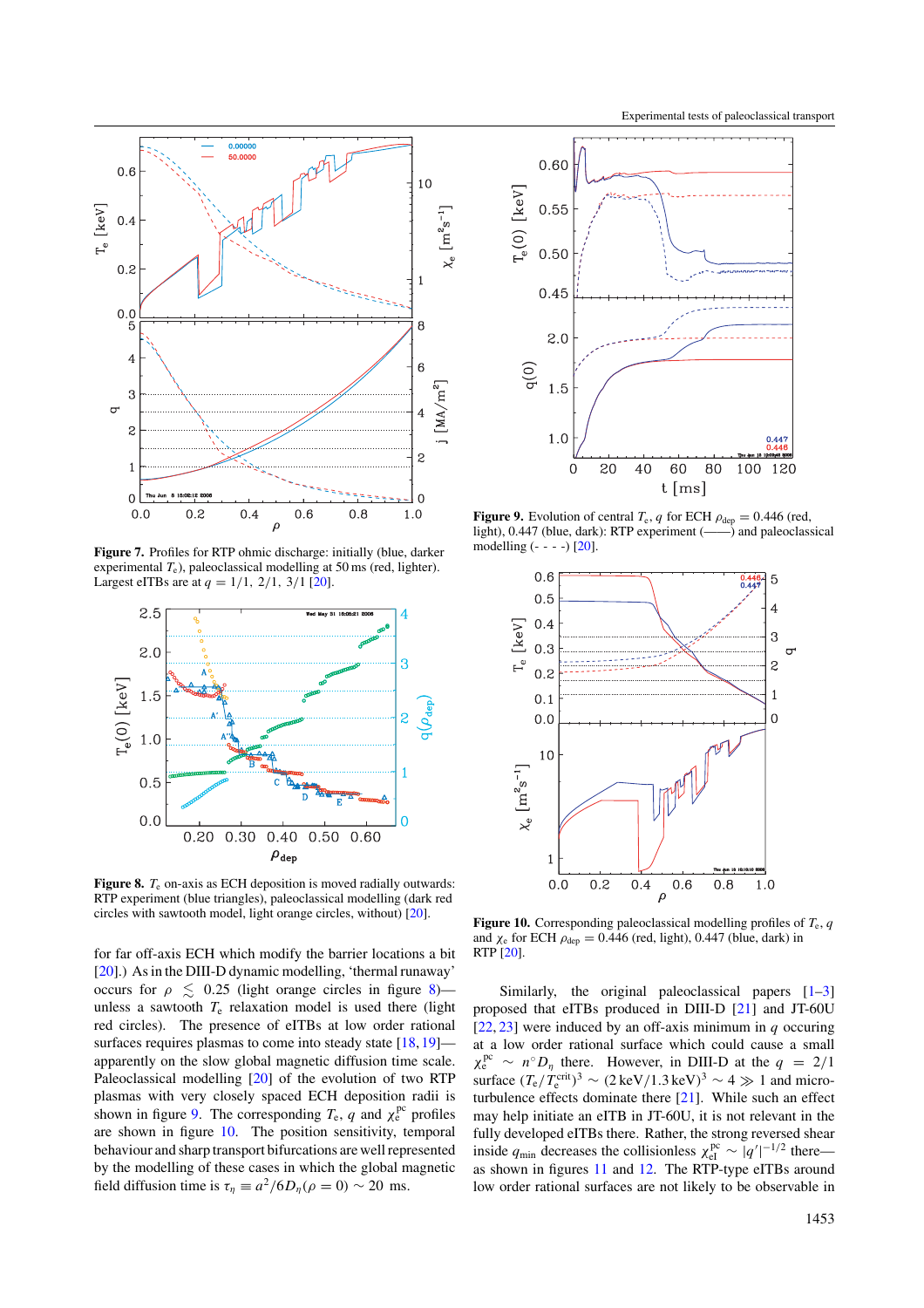<span id="page-6-0"></span>

<span id="page-6-2"></span><span id="page-6-1"></span>**Figure 11.** Profiles of  $T_e$ , q in JT-60U for a strong eITB, which is inside  $q_{\text{min}}$  at  $\rho \simeq 0.575$ .



**Figure 12.** Comparison of TRANSP and paleoclassical  $\chi_e$  for the JT-60U case in figure [11.](#page-6-0)

this JT-60U discharge because the  $q$  profile is still evolving at 6.0 s, which is short compared with the global magnetic diffusion time scale of  $\tau_n \sim 20$  s—see discussion of RTP temporal evolution at the end of the preceding paragraph. If the anomalous transport due to micro-turbulence is negligible,  $\chi_{\rm eI}^{\rm pc}$  can produce the low, irreducible minimum level of electron heat transport. An example of this behaviour for a strong eITB in JT-60U, for which  $T_{\rm e}^{\rm crit} \simeq 2.4$  keV, is shown in figures [11](#page-6-0) and [12.](#page-6-1) The TRANSP analysis (figure [12\)](#page-6-1) shows that the eITB occurs primarily inside the  $q_{\text{min}}$  surface at  $\rho \simeq 0.575$ and that the reduction in  $\chi_e$  there is well represented by the 'collisionless' (I) paleoclassical model in this JT-60U discharge in which a 'reduction in the size of the turbulent structures is observed ... during the evolution of the internal transport barrier' [\[24\]](#page-9-3). Strongly reversed magnetic shear can also be important in the core of NSTX plasmas—see section [7](#page-7-0) and figure [17.](#page-7-1)



**Figure 13.** Edge pedestal  $n_e$  and  $T_e$  profiles for DIII-D shot 98889, averaged over 80–99% of time to next ELM crash, around 4500 ms.



**Figure 14.** Transport analysis  $\chi_e$  (m<sup>2</sup> s<sup>-1</sup>) in DIII-D pedestal depends on electron fraction of power flowing through separatrix,  $(Q_e/Q)_{sep}$  [\[25\]](#page-9-4).

#### **6. H-mode edge** T**<sup>e</sup> pedestals in DIII-D**

Figures [1,](#page-3-0) [2](#page-3-1) and [5](#page-4-2) show that as  $\rho$  approaches the separatrix,  $\chi_{\rm e}^{\rm pc}$  is first in the collisional (II) regime where  $\chi_{\rm eII}^{\rm pc} \propto T_{\rm e}^{1/2}/n_{\rm e}q$ decreases with increasing  $\rho$ . Further out where  $\lambda_e < \pi Rq$  one has  $M < 1$ ; in this edge region (III)  $\chi_{\text{eIII}}^{\text{pc}} \propto T_{\text{e}}^{-3/2}$  increases as  $T_e$  decreases further. Edge pedestal  $n_e$  and  $T_e$  profiles are shown in figure [13](#page-6-0) for a well-diagnosed DIII-D H-mode discharge with 36 ms between ELM crashes. Figure [14](#page-6-2) shows a comparison of  $\chi_{e}^{pc}$  with results from an integrated transport analysis code [\[25\]](#page-9-4) of a similar DIII-D shot 92976, which had a higher pedestal density  $n_e^{\text{ped}} \simeq 4.3 \times 10^{19} \text{ m}^{-3}$  but lower  $T_{\rm e}^{\rm ped} \simeq 300 \, \rm eV$ . The paleoclassical  $\chi_{\rm e}$  compares reasonably favourably with the experimentally inferred  $\chi_e$  for most cases analysed to date  $[26, 27]$  $[26, 27]$  $[26, 27]$ , especially in the near separatrix region ( $\rho > 0.96$ ) where  $\chi_{\text{eIII}}^{\text{pc}} \propto T_{\text{e}}^{-3/2}$ . The increase of  $\chi_{\text{eIII}}^{\text{pc}}$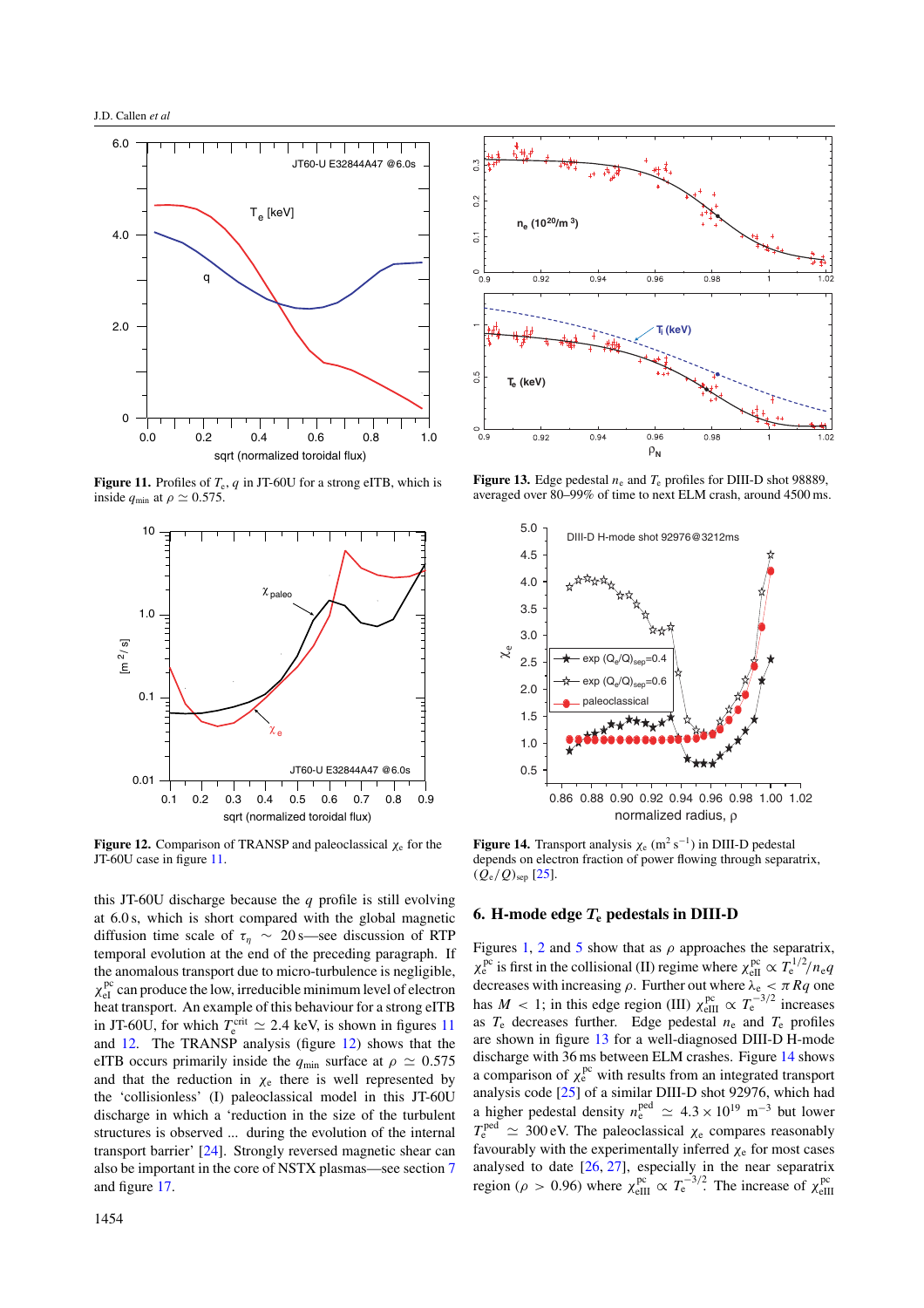<span id="page-7-2"></span>

<span id="page-7-1"></span>**Figure 15.** ASTRA modelling [\[28\]](#page-9-7) of DIII-D edge  $T_e(\rho)$  like that in figure [13](#page-6-0) with the paleoclassical model (using 500 radial points).

with  $\rho$  in the near separatrix region causes the  $T_e$  profile to have positive or neutral curvature there (i.e.  $\partial^2 T_e / \partial \rho^2 \geq 0$ ), for example outside the  $T_e$  'symmetry point' at  $\rho = 0.978$  in figure [13.](#page-6-0) This aspect of the paleoclassical model is critical for producing appropriate ASTRA modelling [\[28\]](#page-9-7) of the edge  $T_e$  pedestal, as illustrated in figure [15.](#page-7-2)

<span id="page-7-3"></span>Paleoclassical predictions have been developed for the  $T_e$ profile in an H-mode edge pedestal region [\[29\]](#page-9-8). Near the separatrix  $M < 1$  and  $n_eT_eD_\eta \propto n_e/T_e^{1/2}$ ; thus, integrating equation [\(1\)](#page-2-0) from the separatrix inwards the paleoclassical model predicts [\[29\]](#page-9-8)  $T_e \propto n_e^2$  or  $\eta_e \equiv d \ln T_e / d \ln n_e \simeq 2$ , in agreement with ASDEX-U [\[30\]](#page-9-3) and DIII-D data very close to the separatrix ( $T_e \leq 200 \text{ eV}$ ) [\[29\]](#page-9-8). This relation applies up to the point ( $\rho \lesssim 0.985$  in figures [13](#page-6-0) and [15](#page-7-2) but  $\lesssim 0.94$ in figure [14\)](#page-6-2), where  $\lambda_e \gtrsim \pi \bar{R}q/2$  and  $M \gtrsim 0.5$ , beyond which  $\chi_e^{\rm pc}$  stops decreasing or reaches a minimum and causes a maximum  $|\nabla T_e|$ . Further inwards, the collisional regime  $\chi_{\text{eII}}^{\text{pc}}$  is nearly constant, but  $\chi_{\text{e}}$  from ITG/TEM modes increases rapidly (for  $\rho \, < \, 0.9$  in figure [15\)](#page-7-2). The  $T_e$  at the top of the pedestal is predicted by balancing collisional regime (II) paleoclassical transport against gyro-Bohm-scaled anomalous electron heat transport. This yields a prediction [\[29\]](#page-9-8) of  $\beta_e^{\text{ped}} \equiv$  $n_{\rm e}^{\rm ped} T_{\rm e}^{\rm ped} / (B^2/2\mu_0) \simeq (0.032/f_{\rm H} A_1^{1/2}) (\bar{a}/\bar{R}q) (\eta_{\parallel}^{\rm nc}/\eta_0)$ , which is reasonably consistent with the DIII-D pedestal database for  $f_{#} \sim 0.6{\text -}2$ — see figure [16.](#page-7-2)

## <span id="page-7-0"></span>**7. Non-tokamak experiments: ST/NSTX, RFP/MST, spheromak/SSPX**

The paleoclassical model  $[1, 3]$  $[1, 3]$  $[1, 3]$  applies to axisymmetric resistive, current-carrying toroidal plasmas of all types spherical tokamaks (STs), reversed field pinches (RFPs) and spheromaks—in regions where  $\epsilon^2$ ,  $B_p^2 / B_t^2 \ll 1$ . Figure [17](#page-7-1) shows that the paleoclassical model captures the decrease in core  $\chi_e$  caused by moderately reversed shear ( $q' < 0$  for  $\rho < 0.45$ ) in an ohmic-level NSTX L-mode plasma, analogous to the  $\rho$  < 0.6 JT-60U results in figure [12.](#page-6-1) The dashed line in figure [17](#page-7-1) indicates the region where the zero shear,  $max\{n_{\text{max}}\}$  formula in [\(6\)](#page-2-2) has been used. Figure [18](#page-7-3) shows the ratio of the TRANSP analysis  $\chi_e$  to the collisionless regime (I) paleoclassical  $\chi_{\text{eI}}^{\text{pc}}$  at  $\rho = 0.65$  for a variety of L-mode NSTX



**Figure 16.** DIII-D database of  $\beta_{e}^{ped}$  (in %) versus the paleoclassical  $\beta_e^{\text{ped}}$  parameter  $(\bar{a}/R_0q)(\eta_{\parallel}^{\text{nc}}/\eta_0)$ . Slope of the fitted line corresponds to  $f_{\text{#}} \simeq 0.8$ .



**Figure 17.** TRANSP and paleoclassical  $\chi_e$  for L-mode NSTX reversed shear plasma [\[31\]](#page-9-9).



**Figure 18.** Ratio of TRANSP to paleoclassical  $\chi_e$  versus  $T_e^{\text{crit}}$ parameter for NSTX L-mode discharges.

discharges from the 2004 and 2005 campaigns. Two points about it are notable: (1) since all the data have ratios of about unity or greater, the paleoclassical  $\chi_{\text{eI}}^{\text{pc}}$  is setting the irreducible minimum electron thermal diffusivity and (2)  $\chi_e$  is usually at the collisionless (I) paleoclassical level for  $T_e$  less than about 0.65 $B^{2/3}$  keV, but often above it for larger  $T_e$ . Similar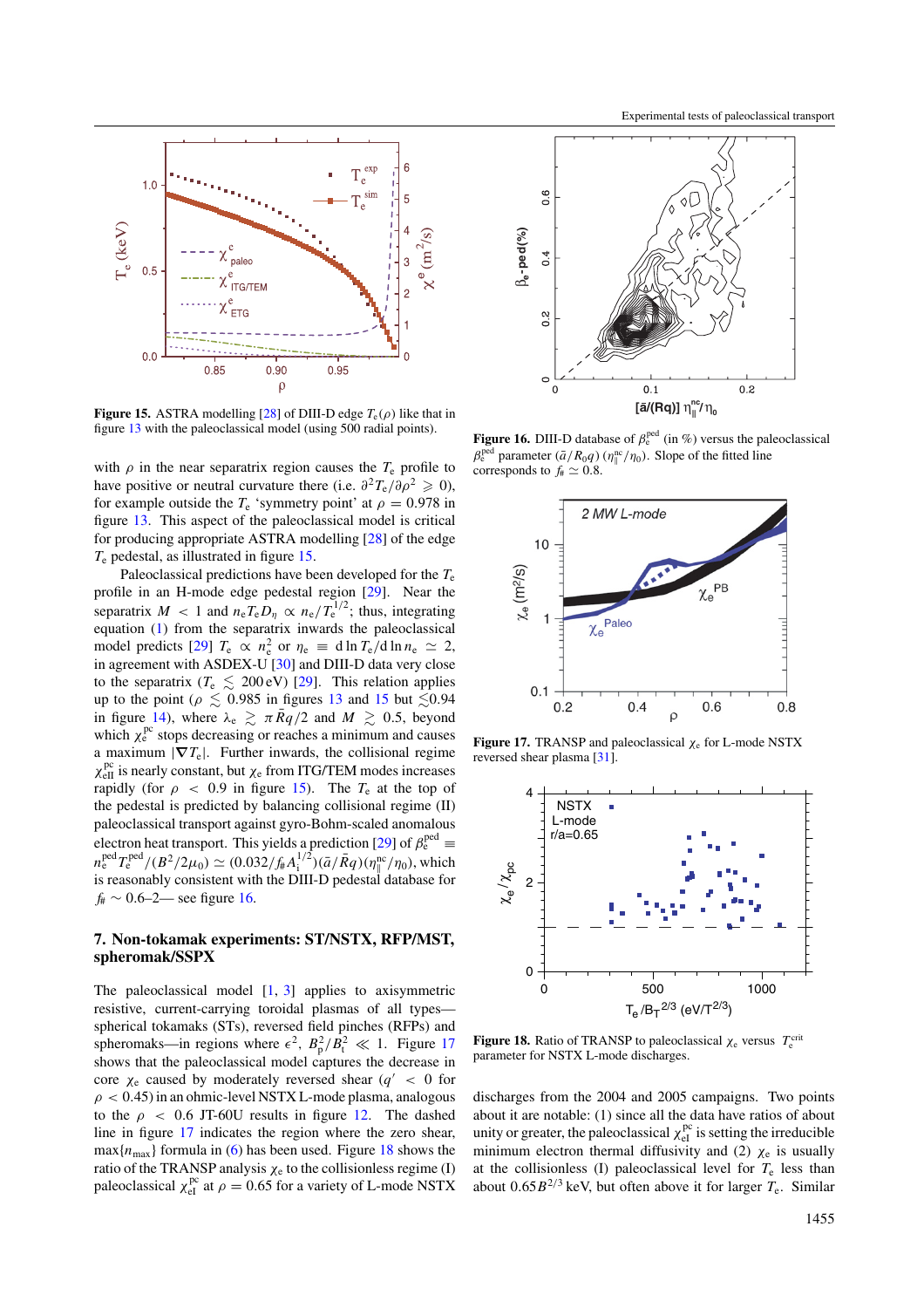<span id="page-8-20"></span>

<span id="page-8-21"></span>**Figure 19.**  $\chi_e$  in quiescent (PPCD) MST plasmas [\[32\]](#page-9-10); transport is not below the paleoclassical level.



<span id="page-8-3"></span><span id="page-8-2"></span><span id="page-8-1"></span><span id="page-8-0"></span>**Figure 20.** SSPX  $\chi_e$  on axis decreases as  $T_e$  increases [\[33\]](#page-9-11); paleoclassical may limit at high  $T_e$ .

<span id="page-8-10"></span><span id="page-8-9"></span><span id="page-8-8"></span><span id="page-8-5"></span><span id="page-8-4"></span>comparisons for  $\rho = 0.4$  in L-mode discharges and higher heating power NSTX H-mode discharges find that: [\(1\)](#page-2-0) the TRANSP  $\chi_e$  usually significantly exceeds  $\chi_e^{pc}$  throughout the plasma, [\(2\)](#page-2-0) their minimum ratio is never below 0.5, has a mean of about 4 and ranges up to 13 and [\(3\)](#page-2-1) all ratios have  $T_e/B^{2/3} \geqslant 0.5$  keV. Since for these NSTX discharges  $\kappa \simeq 1.9$ and  $\bar{a} \simeq 0.8$  m, this implies that for these discharges  $T_{\rm e}^{\rm crit} \simeq$ (0.55–0.72)  $B^{2/3}\bar{a}^{1/2}$  keV, which is less than a factor of two smaller than [\(11\)](#page-2-2), or alternatively indicates  $f_{#} \sim 1-2$ .

<span id="page-8-15"></span><span id="page-8-14"></span><span id="page-8-13"></span><span id="page-8-12"></span><span id="page-8-11"></span><span id="page-8-7"></span><span id="page-8-6"></span>For quiescent RFP plasmas such as those in MST PPCD discharges [\[32\]](#page-9-10), the magnetic fluctuations due to tearing modes are reduced; thus, the magnetic-flutter-induced transport is reduced and the electron heat transport is reduced to tokamak levels. Figure [19](#page-8-20) shows that the  $\chi_e$  in these PPCD discharges is less than an order of magnitude above and has approximately the same profile as the collisionless regime (I) paleoclassical  $\chi_{\text{eI}}^{\text{pc}}$ .

<span id="page-8-19"></span><span id="page-8-18"></span><span id="page-8-17"></span><span id="page-8-16"></span>In the SSPX spheromak [\[33\]](#page-9-11), as shown in figure [20,](#page-8-21) in  $T_e \sim 100$  eV plasmas  $n = 1$  magnetic fluctuations are present and produce a magnetic-flutter level  $\chi_e$  (RR—Rechester– Rosenbluth). As  $T_e$  is increased (via magnetic flux increases), both magnetic fluctuations and  $\chi_e$  decrease. As indicated in figure [20,](#page-8-21) for  $T_e \gtrsim 200 \text{ eV}$  the collisional regime paleoclassical  $\chi_{\text{eII}}^{\text{pc}}$  may set the lower limit on electron heat transport.

## **8. Conclusions about paleoclassical electron heat transport**

From these studies, we conclude that paleoclassical transport sets the irreducible minimum electron heat transport level in many resistive, current-carrying toroidal plasmas (factor  $\lesssim$ 2 in tokamaks, <10 in RFPs and spheromaks)—for  $T_e \lesssim$  $T_{\rm e}^{\rm crit} \equiv B^{2/3} \bar{a}^{1/2} (3 f_{\rm H})^{-1/3} \text{ keV}$  where it is expected to be dominant unless exceeded by fluctuation-induced transport due to RBMs for  $T_e \leq 300 \text{ eV}$  in L-mode plasmas, magnetic fluctuations (Rechester–Rosenbluth  $\chi_e$ ), or core ( $\rho \lesssim 0.4$ ) sawtooth effects. For  $T_e > T_e^{\text{crit}}$  (~0.7–2.4 keV in present devices but ∼3.5–5 keV in ITER) anomalous transport due to drift-type micro-turbulence (ITGs, TEMs, ETGs) with a gyro-Bohm diffusivity  $\chi_e^{\text{gB}} \equiv f_\#(Q_S/\bar{a}) (T_e/eB)$  is more likely to be dominant, unless it is stabilized by  $E \times B$  flow shear. Comparisons here indicate  $1/3 \le f_{\#} \le 2$ ; fortunately this large uncertainty in  $f#$  results in less than a factor of two uncertainty in  $T_{\rm e}^{\rm crit}$ .

#### **Acknowledgments**

This research was supported by US DoE grants and contracts DE-FG02-92ER54139 and DE-FC02-05ER54184 (UW-Madison), DE-FC02-04ER54698 (GA), DE-FG02- 92ER54141 (Lehigh), DE-AC02-76CH03073 (PPPL), DE-FG02-99ER54512 (MIT), DE-AC05-00OR22725 (ORNL), W-7405-ENG-48 (LLNL), DE-FG02-00ER54538 (GaTech) and DE-FG02-99ER54523 (JHU). The JAEA work was supported by the Japan Society for the Promotion of Science. The FOM work was supported by the EC European Fusion Programme and NWO.

#### **References**

- [1] Callen J.D. 2005 *Nucl. Fusion* **45** [1120](http://dx.doi.org/10.1088/0029-5515/45/9/012)
- [2] Callen J.D. 2005 *Phys. Rev. Lett.* **94** [055002](http://dx.doi.org/10.1103/PhysRevLett.94.055002)
- [3] Callen J.D. 2005 *Phys. Plasmas* **12** [092512](http://dx.doi.org/10.1063/1.2047227)
- [4] Callen J.D. 2006 *Phys. Plasmas* **14** 040701
- [5] Camenen Y. *et al* 2005 *Plasma Phys. Control. Fusion* **47** [1971](http://dx.doi.org/10.1088/0741-3335/47/11/007)
- [6] Petty C.C., Luce T.C., DeBoo J.C., Waltz R.E., Baker D.R. and Wade M.R. 1998 *Nucl. Fusion* **38** [1183](http://dx.doi.org/10.1088/0029-5515/38/8/306)
- [7] Petty C.C. and Luce T.C. 1999 *Phys. Plasmas* **6** [909](http://dx.doi.org/10.1063/1.873330)
- [8] Arlen T.C., Greenfield C.M., St John H.E. and Callen J.D. 2005 *Bull. Am. Phys. Soc.* **50** 151
- [9] Greenfield C.M. *et al* 2006 *US Transport Task Force Meeting Myrtle Beach, SC)* <http://www.mfescience.org/TTF2006>
- [10] Carreras B.A. *et al* 1993 *Phys. Rev. Lett.* **50** 503
- [11] Rogers B.N., Drake J.F. and Zeiler A. 1998 *Phys. Rev. Lett.* **81** [4396](http://dx.doi.org/10.1103/PhysRevLett.81.4396)
- [12] Rettig C.L. *et al* 2001 *Phys. Plasmas* **8** [2232](http://dx.doi.org/10.1063/1.1362537)
- [13] Rettig C.L., Staebler G.M., Rhodes T.L., Doyle E.J., Peebles W.A. and Burrell K.H. 2001 *Plasma Phys. Control. Fusion* **43** [1273](http://dx.doi.org/10.1088/0741-3335/43/9/308)
- [14] Wade M.R. *et al* 2005 *Nucl. Fusion* **45** [407](http://dx.doi.org/10.1088/0029-5515/45/6/001)
- [15] Lazarus E.A. *et al* 2006 *Plasma Phys. Control. Fusion* **48** [L65](http://dx.doi.org/10.1088/0741-3335/48/8/L01)
- [16] Lazarus E.A. *et al* 2006 *Phys. Plasmas* **14** 055701
- [17] Greenwald M. *et al* 1997 *Nucl. Fusion* **37** [793](http://dx.doi.org/10.1088/0029-5515/37/6/I07)
- [18] Lopes Cardozo N.J. *et al* 1997 *Plasma Phys. Control. Fusion* **39** [B303](http://dx.doi.org/10.1088/0741-3335/39/12B/023)
- [19] Hogeweij G.M.D., Lopes Cardozo N.J., de Baar M.R. and Schilham A.M.R. 1998 *Nucl. Fusion* **38** [1881](http://dx.doi.org/10.1088/0029-5515/38/12/312)
- [20] Hogeweij G.M.D., Callen J.D. and de Blank H.J. 2006 Paleoclassical electron internal transport barriers in RTP